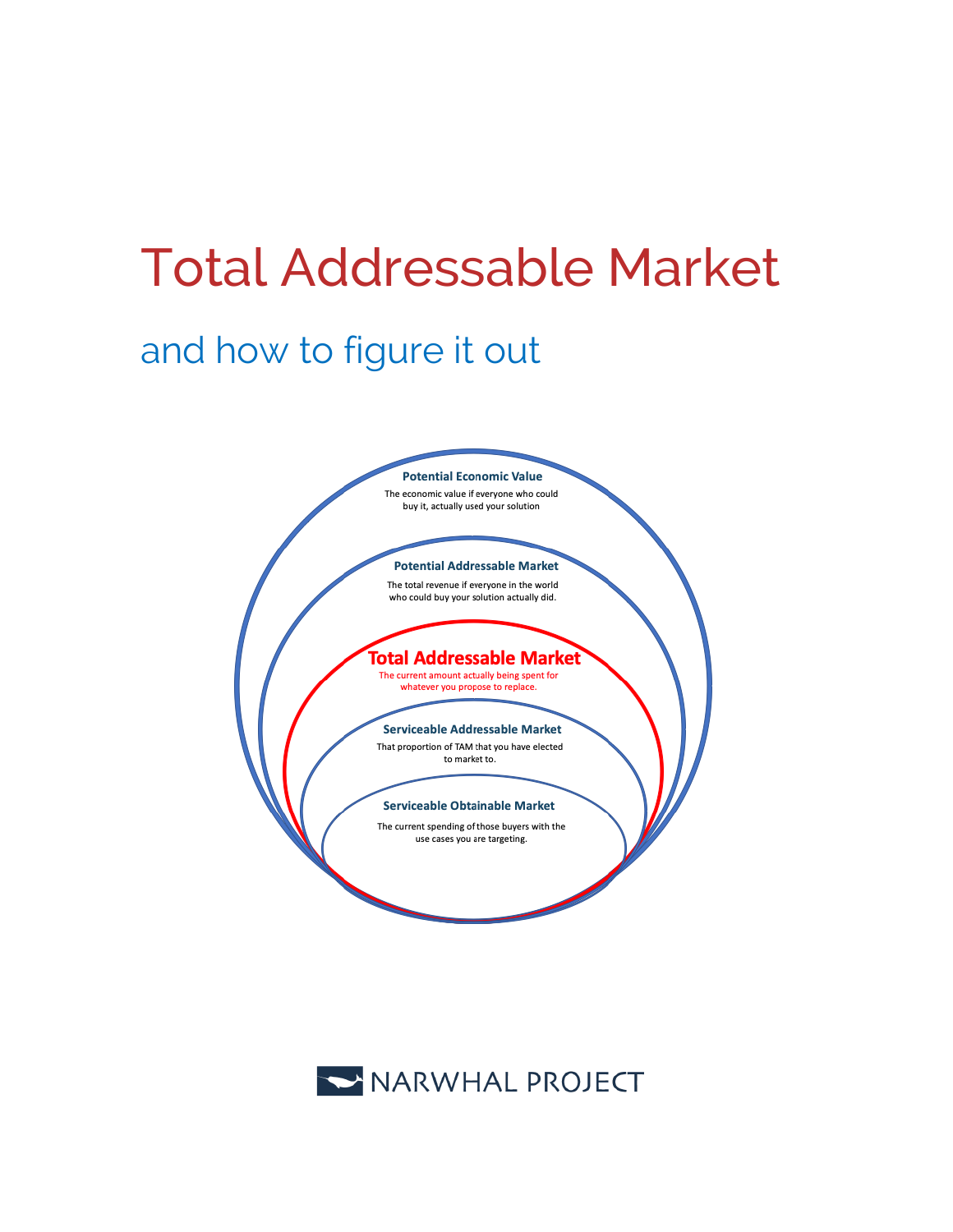# **Introduction**

Total Addressable Market or TAM is a difficult concept to define and is frequently misused. There are actually multiple parts to the concept:

• Potential Economic Value (PEV)

The first concept is that of the aggregated potential value of the solution or potentialeconomic value. This is a measure of the value proposition.

• Potential Addressable Market (PAM)

Potential Addressable Market or PAM includes people or companies who are or are not currently buying equivalent products but who could be.

• Total Addressable Market (TAM)

TAM is the most important concept and it equals the current amount actually being spent for whatever you prpose to replace.

• Serviceable Addressable Market (SAM)

In addition to TAM, there is the concept of SOM or Serviceable Addressable Market. This is the portion of the market that you can actually serve and reach with your business.

• Serviceable Obtainable Market (SOM)

Then there is SOM, the amount currently being spent by those buyers whose use case matches your current target market.

All of these concepts are defined slightly differently depending on who does the defining. The following exhibit shows the relationship between these items:

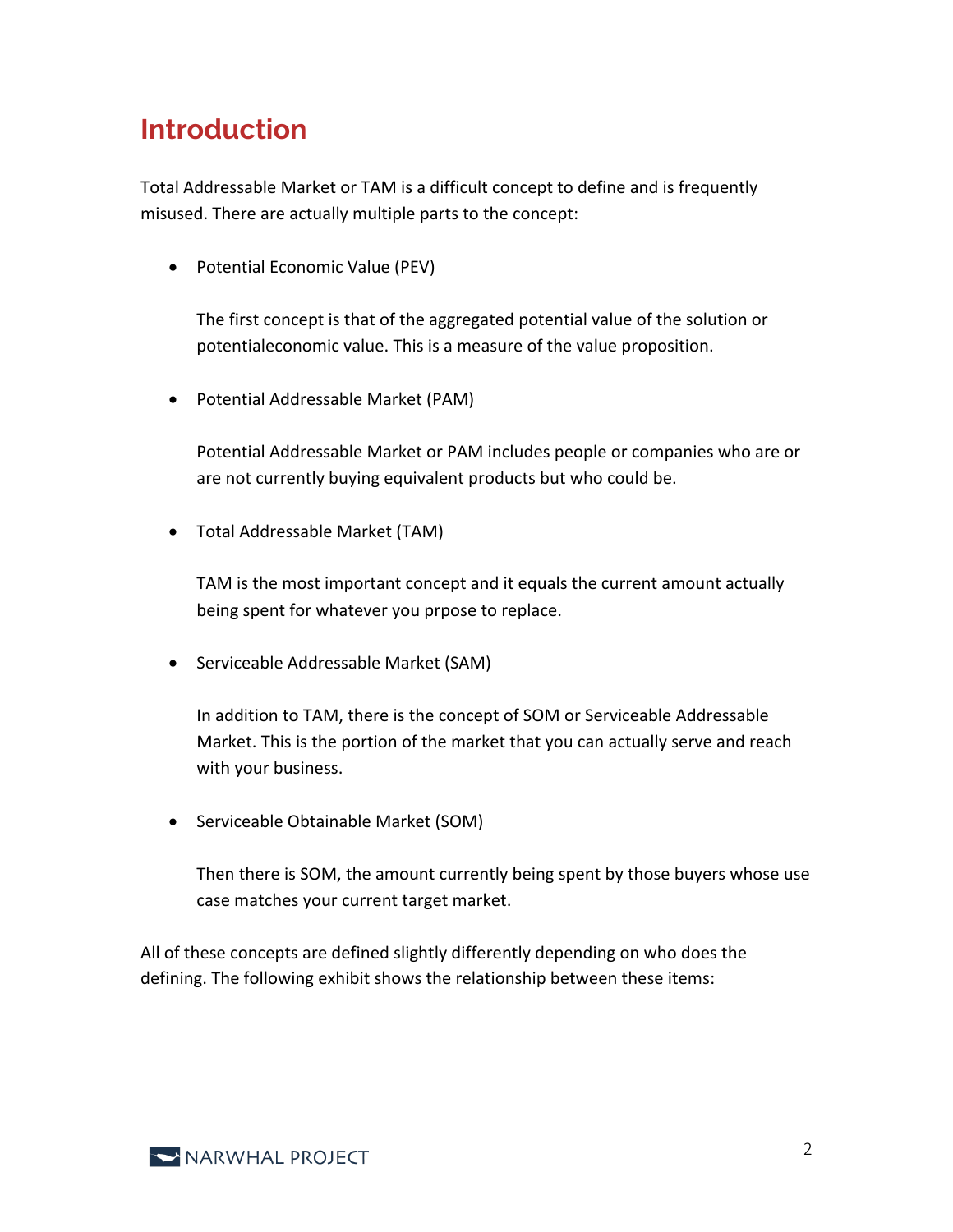#### **Potential Economic Value**

The economic value if everyone who could buy it, actually used your solution

#### **Potential Addressable Market**

The total revenue if everyone in the world who could buy your solution actually did.

### iotal Addressable Market

The current amount actually being spent for whatever you propose to replace.

#### **Serviceable Addressable Market**

That proportion of TAM that you have elected to market to.

#### **Serviceable Obtainable Market**

The current spending of those buyers with the use cases you are targeting.

Startups frequently confuse PAM with TAM, making their market seem larger than it really is. When market research reports present TAM, they present the current value of revenue earned by companies in the market. When entrepreneurs calculate TAM, they frequently determine this by multiplying the number of individuals in a market by the average amount paid by those who purchase.

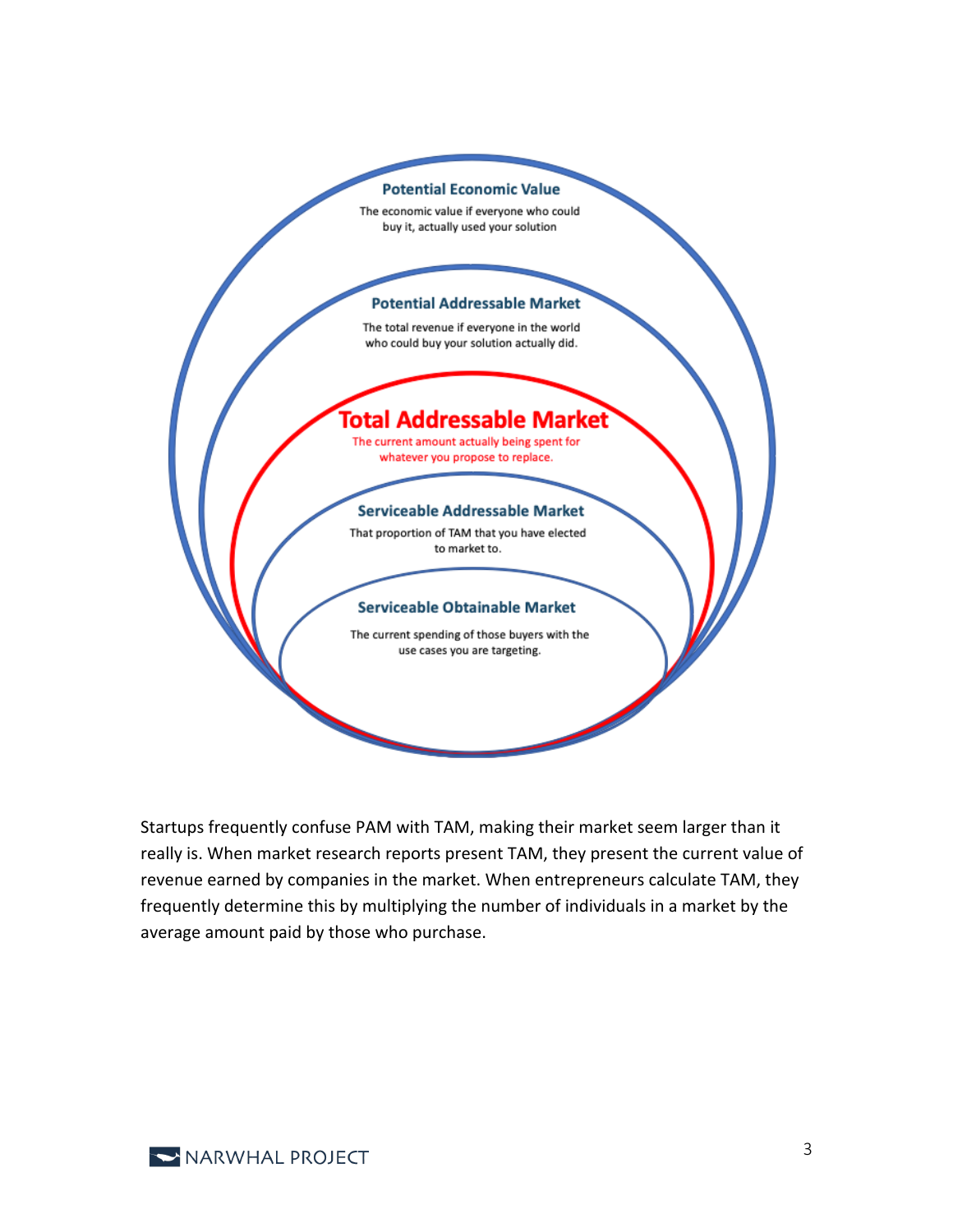### **Potential Economic Value**

Let's look at the Customer Relationship Management (CRM) market as way to examine these concepts. There are a number of ways to measure the economic effect of the CRM Market.

- The total cost of customer relationship management including salaries whether an employee is using CRM software or not.
- The total savings from using CRM software
- The amount that could be spent if everyone used CRM software

In the following sections we have examined each of these.

From a macro perspective, all companies with customers have to engage in activities to manage customer relationships. Those activities are performed by people who have salaries and for whom there are expenses which are required to support them. They also use tools to be able to manage customers, some of which are dedicated CRM tools but many just use Excel. Let's look at the structure of industry in the US and make up an example of the economic impact of customer relationship management. (All of the following examples are for the US alone.) In this example, the total cost per user per year will include salaries, overhead and software used in the customer relationship management function.

| <b>Number of</b><br><b>Employees</b> | <b>Firms</b> | <b>Users per</b><br>firm | <b>Users</b> | <b>Total cost</b><br>per user<br>per year | <b>Total Function</b><br>Costs |
|--------------------------------------|--------------|--------------------------|--------------|-------------------------------------------|--------------------------------|
| $0 - 4$                              | 12,493,536   | 0.1                      | 1,249,354    | 80,000                                    | 99,948,288,000                 |
| $5-9$                                | 1,829,875    |                          | 1,829,875    | 90,000                                    | 164,688,750,000                |
| 10-100                               | 1,418,305    | 5                        | 7,091,525    | 100,000                                   | 709,152,500,000                |
| 100-1000                             | 147,057      | 100                      | 14,705,700   | 110,000                                   | 1,617,627,000,000              |
| $1000 +$                             | 23,553       | 500                      | 11,776,500   | 120,000                                   | 1,413,180,000,000              |
|                                      |              |                          |              |                                           |                                |
|                                      | 15,912,326   |                          | 36,652,954   |                                           | 4,004,596,538,000              |

**Exhibit 2 Customer Relationship Management Function Costs (US)**

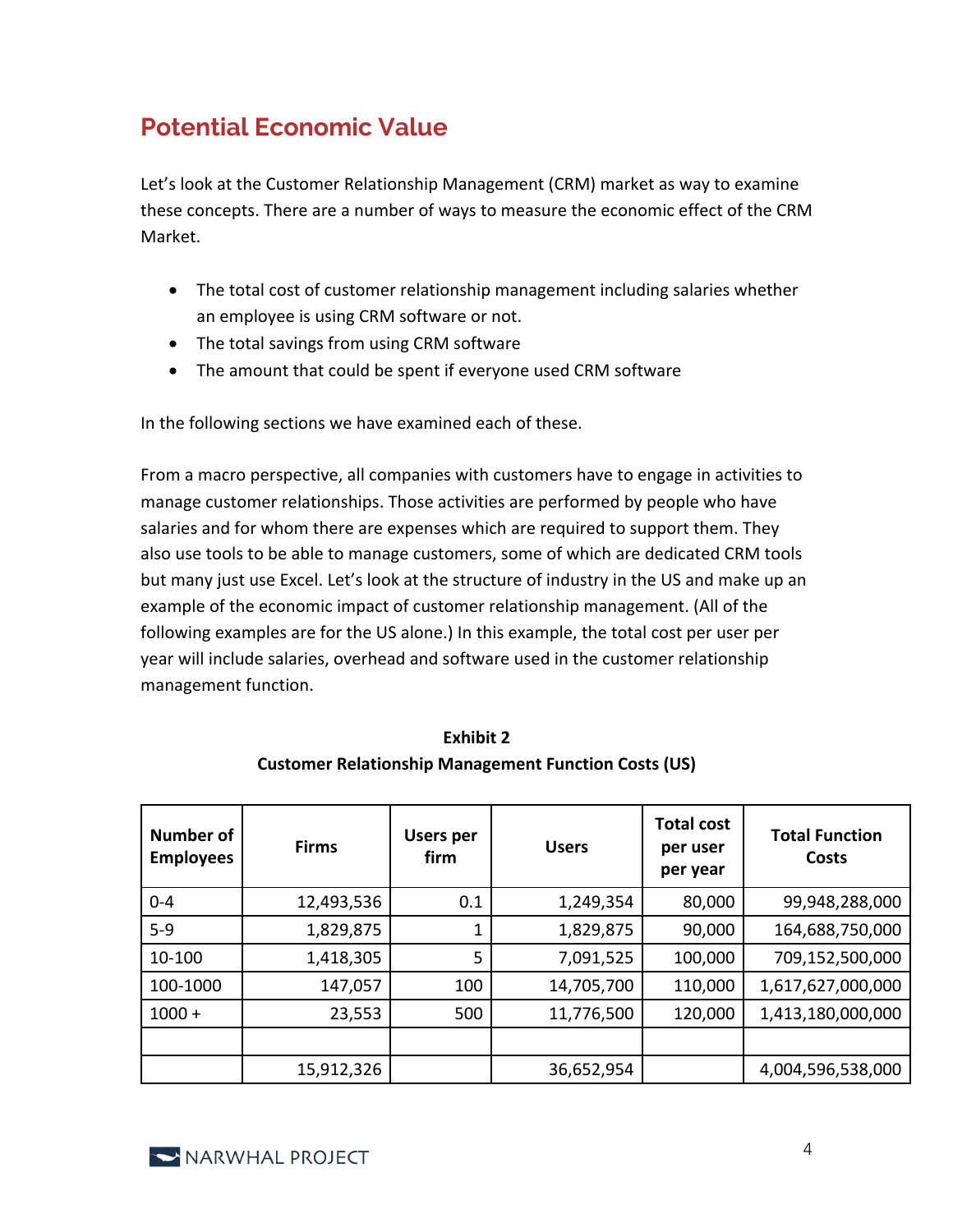Some people would then say that CRM is a \$577 billion market. There is a natural desire to define these costs all together as PAM or even as TAM but neither would be correct. This is simply the economic costs of customer relationship management.

This example was for a B2B market. A similar method could be used to measure the total consumer market for eating and food. In that case one would add the cost of food to the cost of equipment and finally add on the value of the amount of time spent planning, shopping for food and cooking.

In a health market for instance, one could measure the cost of treating cancer as the costs of drugs, surgery, and the value of time spent by individuals undergoing cancer treatment.

None of these accurately measures PAM but instead measures the theoretical costs to the economy of engaging in some activity.

#### **Total Potential Savings**

The next item which companies will often want to determine is the total amount that could be saved using CRM software. This is often claimed to be the market potential of a solution but in reality, is only the aggregated potential value of the solution or economic value. This is a measure of the value proposition. To compute the value of savings if everyone used CRM software, one would multiply the Total Function Costs from the chart in Exhibit 2 by the percentage of time that could be saved using software for CRM. Exhibit 3 is an example of this calculation:

| <b>Number of</b><br><b>Employees</b> | <b>Total Function</b><br>Costs | <b>Potential</b><br><b>Time</b><br>savings | <b>Total Potential</b><br>savings |
|--------------------------------------|--------------------------------|--------------------------------------------|-----------------------------------|
| $0 - 4$                              | 99,948,288,000                 | 5%                                         | 4,997,414,400                     |
| $5 - 9$                              | 164,688,750,000                | 5%                                         | 8,234,437,500                     |
| 10-100                               | 709,152,500,000                | 10%                                        | 70,915,250,000                    |

#### **Exhibit 3 The Value of CRM Software (US)**

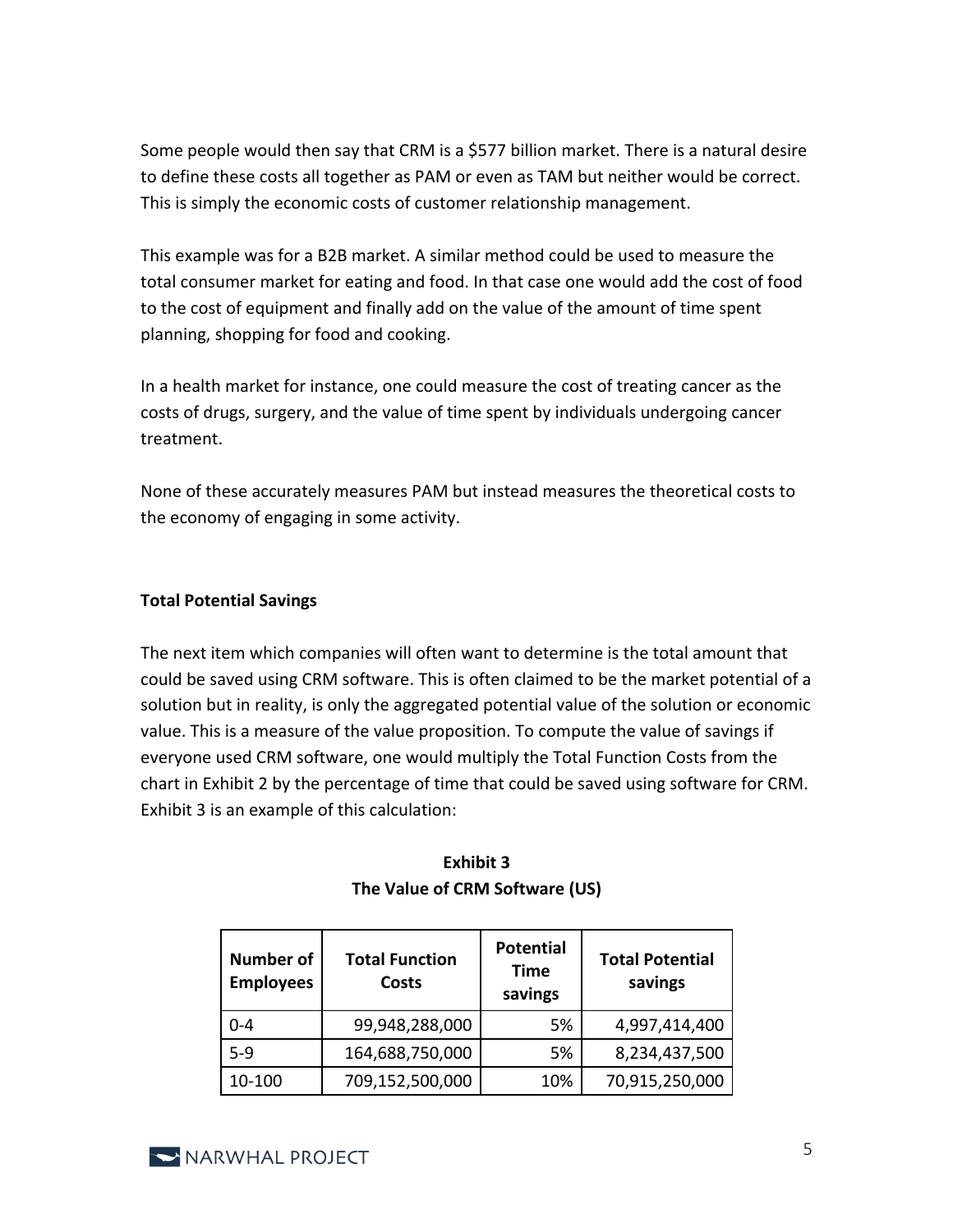| 100-1000 | 1,617,627,000,000 | 15% | 242,644,050,000 |
|----------|-------------------|-----|-----------------|
| $1000 +$ | 1,413,180,000,000 | 20% | 282,636,000,000 |
|          |                   |     |                 |
|          | 4,004,596,538,000 |     | 609,427,151,900 |

A similar method could be used to measure the value to be gained from saving time by eating pre-packaged food. In that case one would multiply the total cost of buying and preparing food by the percentage of time saved by eating prepackaged food.

In a health market, one could measure value of curing cancer by multiplying the amount earned over the remaining lifetime of cancer patients if their lives were to be saved

None of these measures PAM or TAM but instead measures the theoretical value to the economy of engaging in some activity.

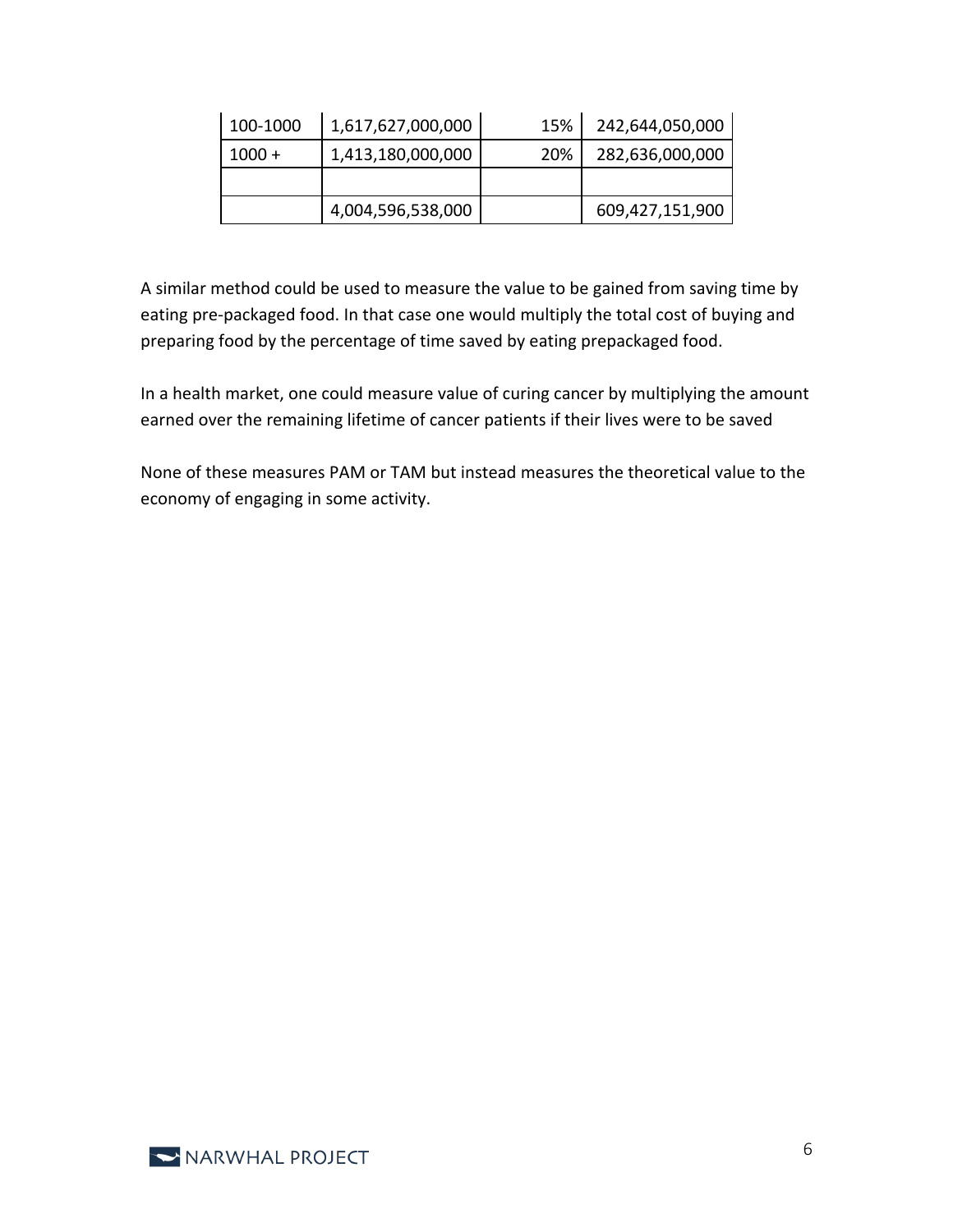### **Potential Addressable Market**

So far, we have established that PAM is not a calculation of function costs, or of the value of the solution your company has developed. Simply, it is the amount that would be spent if everyone in your target market were to purchase your solution expressed on an annual basis for spending.

Let's go back to calculating PAM for CRM software. Let's say that when sold as a service (SaaS) the annual price per user starts at \$1,000 and increases based on functionality. That would create a market in the US as shown in Exhibit 4.

| <b>Number of</b><br><b>Employees</b> | <b>Firms</b> | <b>Users per</b><br>firm | <b>Users</b> | Price per<br>User per<br>Year | <b>Potential</b><br><b>Addressable</b><br><b>Market</b> |
|--------------------------------------|--------------|--------------------------|--------------|-------------------------------|---------------------------------------------------------|
| $0 - 4$                              | 12,493,536   | 0.1                      | 1,249,354    | 1,000                         | 1,249,353,600                                           |
| $5-9$                                | 1,829,875    |                          | 1,829,875    | 1,200                         | 2,195,850,000                                           |
| 10-100                               | 1,418,305    | 5                        | 7,091,525    | 1,500                         | 10,637,287,500                                          |
| 100-1000                             | 147,057      | 100                      | 14,705,700   | 1,750                         | 25,734,975,000                                          |
| $1000 +$                             | 23,553       | 500                      | 11,776,500   | 2,000                         | 23,553,000,000                                          |
|                                      |              |                          |              |                               |                                                         |
|                                      | 15,912,326   |                          | 36,652,954   |                               | 63,370,466,100                                          |

#### **Exhibit 4 Potential Addressable Market (US)**

Let's take a look at a healthcare example to illustrate this point further. Let's say you have a problem with carpal tunnel syndrome, which causes pain, tingling and numbness in your hand and arm. This has been causing you to be less effective at work and so you've developed an innovative wrist splint which completely eliminates the problem and allows you to get on with your daily work. You've decided to try to develop it as a product to market for others and you've started to look at the market for wrist splints.

Data on the net shows that carpal tunnel syndrome is experienced by 2.7% to 5.8% of adults. If you're particularly optimistic, you might determine that your potential addressable market is, being conservative, 3% of the total adult population. That would be 177 million people and let's say your wrist splint cost \$100 then the PAM would be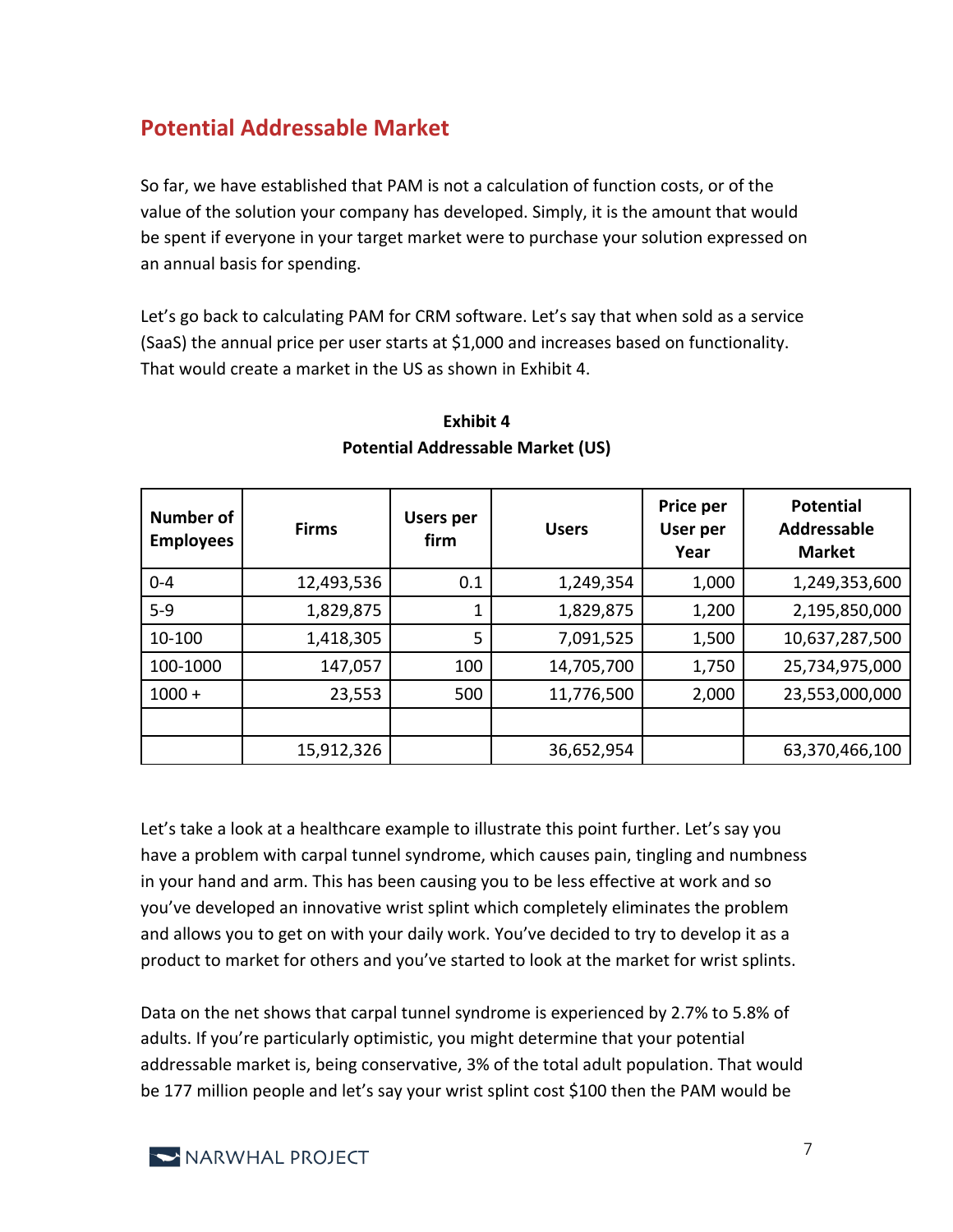\$17 billion. But not so fast as that is not an annual number, it is a lifetime number. To get an annual number you need to compute the annual incidence of the condition.

Looking at further data one can determine that the mean annual crude incidence is 329 cases per 100,000 person years. Thus, in an adult population of 5.9 billion people, there would be 19.4 million annual diagnoses of carpal tunnel syndrome and at \$100 per splint, you could calculate your PAM as \$1.9 billion. But all of these people are not going to buy splints. In fact, the only ones who will buy splints are the ones where there is a distinct benefit to doing so.

A good indication of the number of people who might need a brace can be calculated based upon worker claims for assistance. The Bureau of Labor Statistics and the Occupational Safety & Health Administration reports that there are approximately 900,000 cases each year involving carpal tunnel syndrome. On average, this causes 31 days missed per incident while the average for repetitive injures is 23 days, and all other injures are at 9 days. If this is the number used to calculate PAM, then the market in the US for wrist splints for carpal tunnel syndrome would be \$90 million and worldwide it would be \$1.9 billion. The fact that we have arrived at the same number in two different ways would give us confidence about PAM. But this doesn't help address TAM.

#### **Total Potential Revenue**

Some individuals calculate the total potential revenue from a solution if everyone in a market were to purchase the solution. This overestimates PAM as it represents lifetime purchases, not annual ones. Say for instance that instead of selling CRM as a service (SaaS) one were to install hardware and software on premise as they did in the dark ages. In that case, to calculate its Potential Revenue one would calculate the number of firms that exist in the US and multiply by the price per system. The following chart shows how this would be done.

| Number of<br><b>Firms</b><br><b>Employees</b> |            | Price per<br>firm | <b>Total Potential</b><br>Revenue |
|-----------------------------------------------|------------|-------------------|-----------------------------------|
| በ-4                                           | 12,493,536 | 2,000             | 24,987,072,000                    |

#### **Exhibit 5 Total Potential Revenue (US)**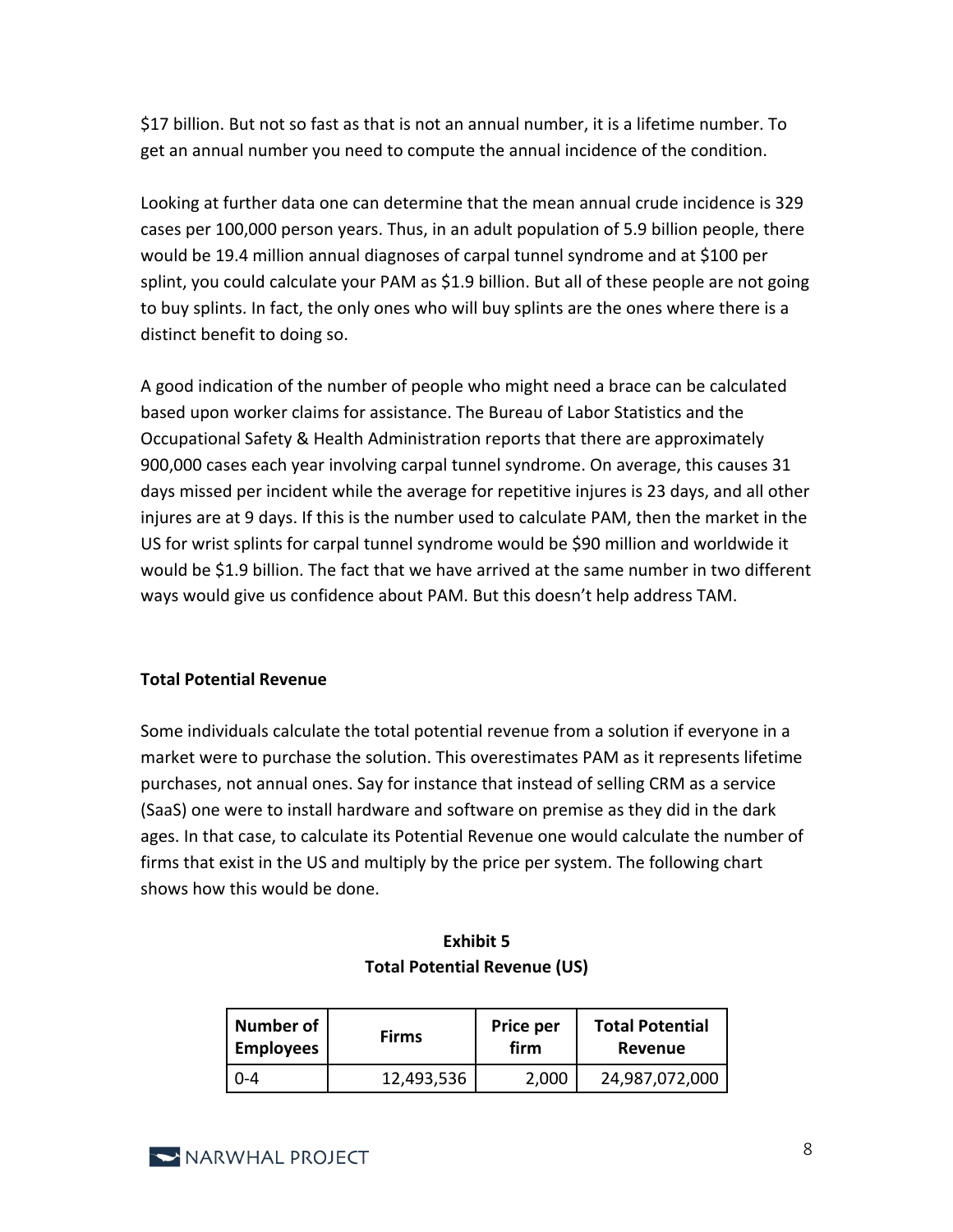| $5-9$    | 1,829,875  | 4,000     | 7,319,500,000   |
|----------|------------|-----------|-----------------|
| 10-100   | 1,418,305  | 10,000    | 14,183,050,000  |
| 100-1000 | 147,057    | 500,000   | 73,528,500,000  |
| $1000 +$ | 23,553     | 1,000,000 | 23,553,000,000  |
|          |            |           |                 |
|          | 15,912,326 |           | 143,571,122,000 |

This method is flawed because a firm doesn't need to purchase one of these systems every year but every five years let's say so the resultant calculation is not an annual one.

This type of calculation is frequently used in calculating market size in health care markets. Say for instance that there are 10 million people living with essential tremor (shaky hands) in the US and your company has developed a medical device that a patient can wear to dampen essential tremor. If your device costs \$500 then you might be tempted to say that the market is 10 million people times \$500 or \$5 billion. This would be incorrect though, even for measuring PAM. These people only need to buy one of these devices every five years so as in Exhibit 5, the market is grossly overexaggerated by a factor of five. In addition, you would not have measured the number of people who are diagnosed with essential tremor on an annual basis.

Pam, just like TAM, is measured on an annual basis so in the CRM and essential tremor examples, you would need to divide the calculation by 4 perhaps to get PAM.

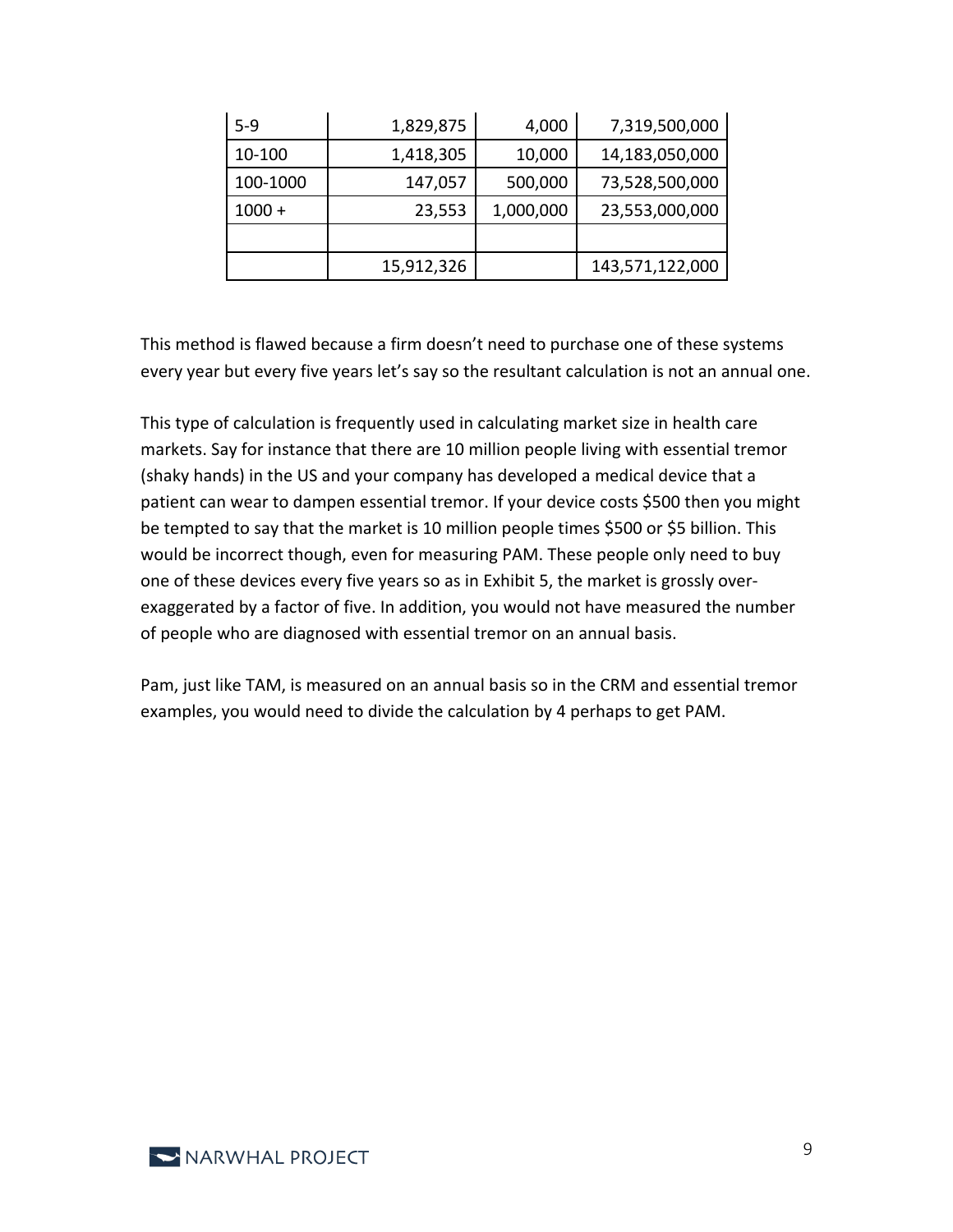### **Total Addressable Market**

To illustrate TAM let's look at Salesforce as an example of TAM inside the CRM market. When they went public in December of 2003, they had \$51 million in revenue and identified their TAM at \$7.1 billion using a report from IDC (a market research company). Meanwhile, IDC was claiming that the current market was growing at 8.9% a year, expected to reach \$11.4 billion by 2008. Thus, IDC calculated and Salesforce claimed a market size based upon current market sales. Today, salesforce has 19.5% market share of a market that grew over 15% annually to reach \$48.2 billion in 2018.

In economics, the concept of a market is defined by the exchange of money for goods and services, not what the potential would be if everyone possible came to buy these goods and services. What I think is happening is that people are confusing the term "Available" in the definition of TAM with the term "Potential". The market that is available is only comprised of those people who are actually spending and only to the amount they actually spend. It isn't supposed to account for all of those that might spend in the future but don't now. Furthermore, the definition of TAM refers to "market demand" which means that we can't count those individuals or firms in a market that aren't current demanding the product, only those who are and they would be represented by the amount of money they spend.

Apple is another good example of the concept of TAM. When they started in 1977, the market for personal computers was about 150 thousand units per year growing at 100% annually. At \$600 for a TRS-80 which was the dominant computer at the time, the total market for computers was \$90 million. This wouldn't seem like much of a market in terms of size but at 100% growth, that would be a TAM of \$92 billion in 10 years. This was pretty close to what happened as computer sales in the US alone in 1987 were 8,340,000 units for \$23.5 billion dollars. Apple revenue in 1987 was \$2.6 billion. The TAM for Apple was not defined as the revenue that would result if everyone bought a computer but the total value of computers sold then or at some point in the future.

A look at Amazon's market is another illustration of this concept. They operate a number of businesses from physical stores to online stores, third party sales and web services. Their online stores account for revenue of \$77 billion annually for goods that they resell and \$106 billion of goods they sell on their platform for others. Of goods that they sell directly they have a 15% share of the US ecommerce market of \$522 billion.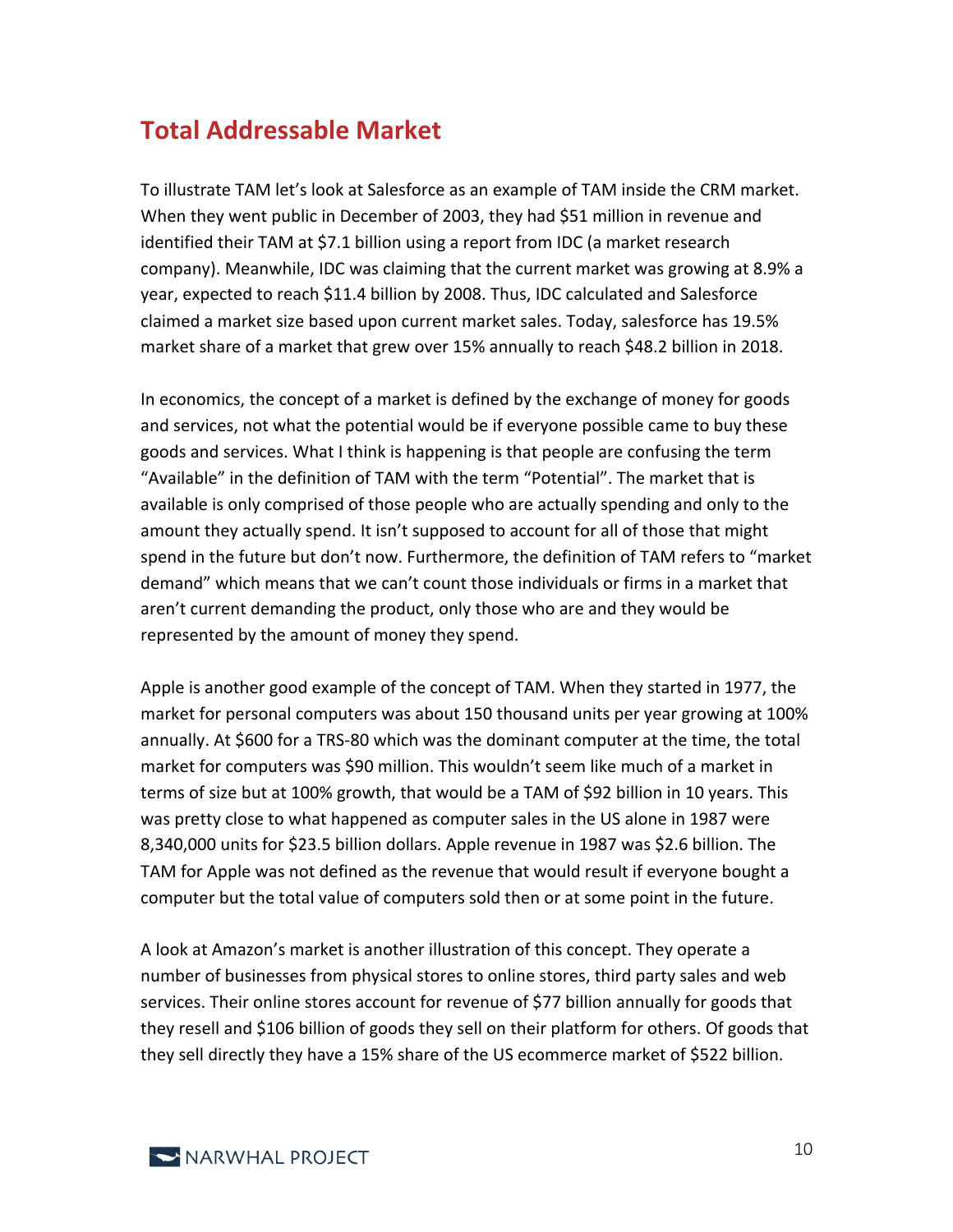But there is also the total retail market which equaled \$6 trillion in 2018. After excluding cars, car parts, gasoline, restaurant, and bar sales which Amazon does not address, the market size for retail is \$3.6 trillion or about 6% of the addressable retail space.

So how do you measure Amazon's TAM?

- Is it \$6 trillion because that is the value of retail?
- Is it \$3.6 trillion because that is the portion of retail that they address?
- Is it \$522 billion because that is the value of ecommerce sales?

For Amazon, the \$6 trillion total retail market is inappropriate for a TAM because \$2.4 trillion of that market is not addressable by them now and they have no plans to address it in the future. The \$522 billion ecommerce market is also not the right number because Amazon is actively trying to get customers in the \$3.6 trillion retail market that is left to convert to ecommerce (and succeeding.) Amazon is competing with physical stores and other ecommerce vendors for customers so the value of sales made by these other vendors is included in Amazon's TAM.

#### **Your TAM is your revenue plus the current revenue of your competition**

#### **Forward TAM**

Each of these market measurements has implications on your firm's strategy. The most important thing to understand is how big your firm could be in let's say 10 years. The first 10 years of a firm's existence is the period where rapid growth is possible. This is the period when you might want to obtain venture capital and potentially exit with an IPO. If you want to do this then your market must be big enough to support a company that grows rapidly to a size that supports an IPO and generates an adequate level of returns for VC investors. For this reason, you will want to look at what the TAM will be in 10 years.

What really isn't important but is thought of as such is what the TAM is today. Over time, what is important is what that TAM will be 10 years from starting a firm and how much of that TAM a startup will be able to convert into revenue. The CRM market in 2003 was \$7.1 billion growing at 8.9%. Using that growth rate, one would predict a market of \$30 billion by the year 2020, substantially below that which exists today. But it is in the right order of magnitude. A company starting out in 2003 and achieving 1% of the market in 2013 (more on that later) would record revenue of \$166 million, more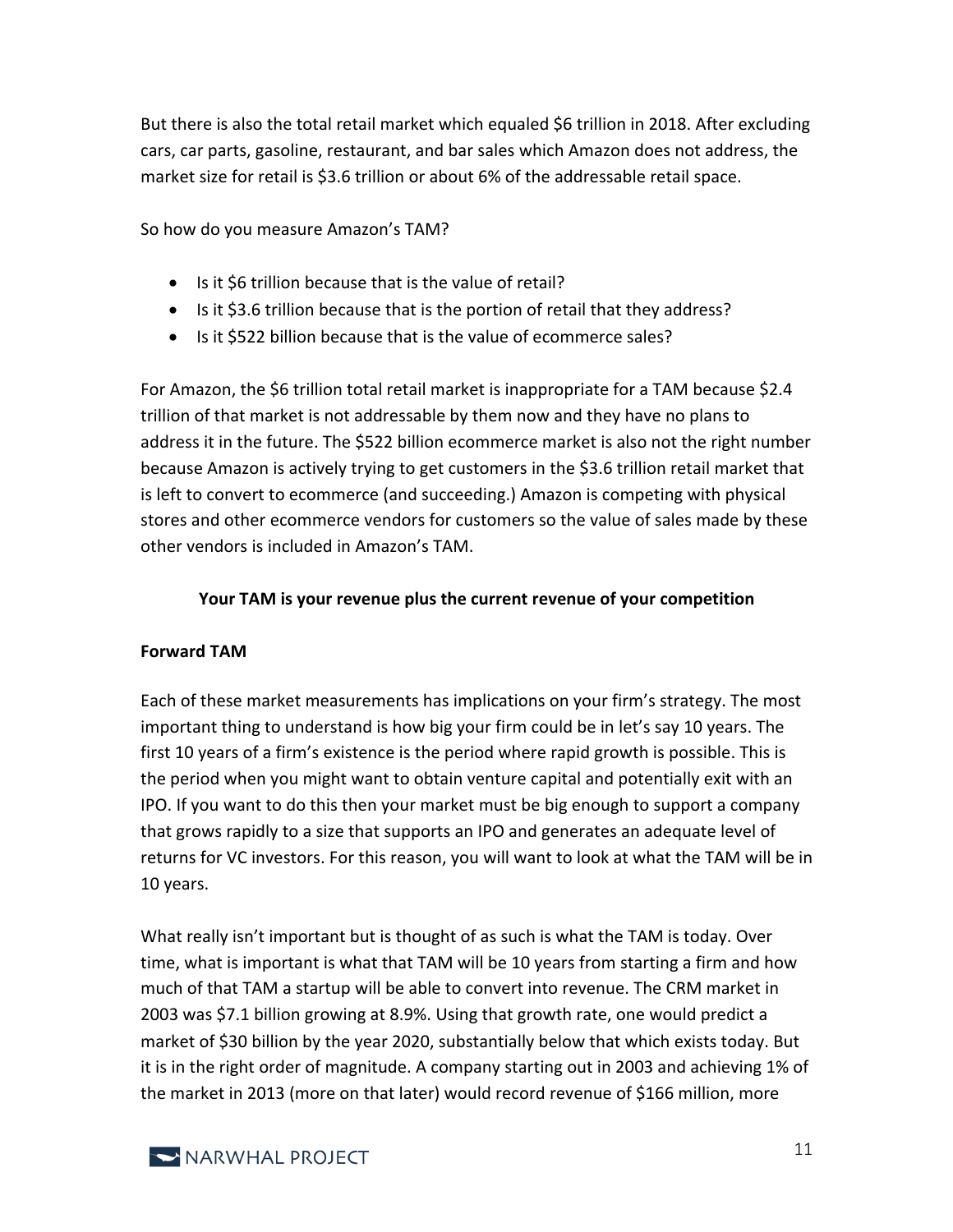than enough to go public. And that is the purpose of TAM, to figure out if the market is large enough to warrant a VC investment, one that will enable a successful firm to go public in about 10 years.

Your strategy as a firm will depend directly on how big the potential market for your solution is. With a big enough solution, you can raise venture capital and eventually go public. With a very small TAM, you wouldn't want to raise VC money but you might consider bootstrapping. In between these two levels is the hard part. There are financing options available for these companies from banks, angels, growth equity and private equity suppliers and government sources. But the strategy for the firm will be entirely different depending on the TAM. This is why it is so important to understand TAM as the first step in starting the firm.

#### **Why is a Big TAM Important?**

The bigger the TAM, the faster a company will grow, thus making it more attractive to investors. Take a look at three software companies that went public around 10 years after they were founded.

| <b>Company</b> | <b>Total</b>       | <b>Revenue</b> | % of Market |
|----------------|--------------------|----------------|-------------|
|                | <b>Addressable</b> | (SM)           |             |
|                | Market (\$B)       |                |             |
| <b>Uber</b>    | \$2,500            | \$14,147       | 0.45%       |
| <b>Dropbox</b> | 50                 | 1,107          | 2.21%       |
| <b>Xactly</b>  | 7                  | 61             | 0.87%       |

#### **Exhibit 5 Uber Dropbox and Xactly**

Each of these companies managed to obtain a relatively small part of their TAM but Uber, with a much bigger TAM, had a much bigger growth rate and ended up with much higher revenue. It takes about 30 years to reach saturation of a market for a new technology no matter what the size of the market. A larger market will have greater growth rate.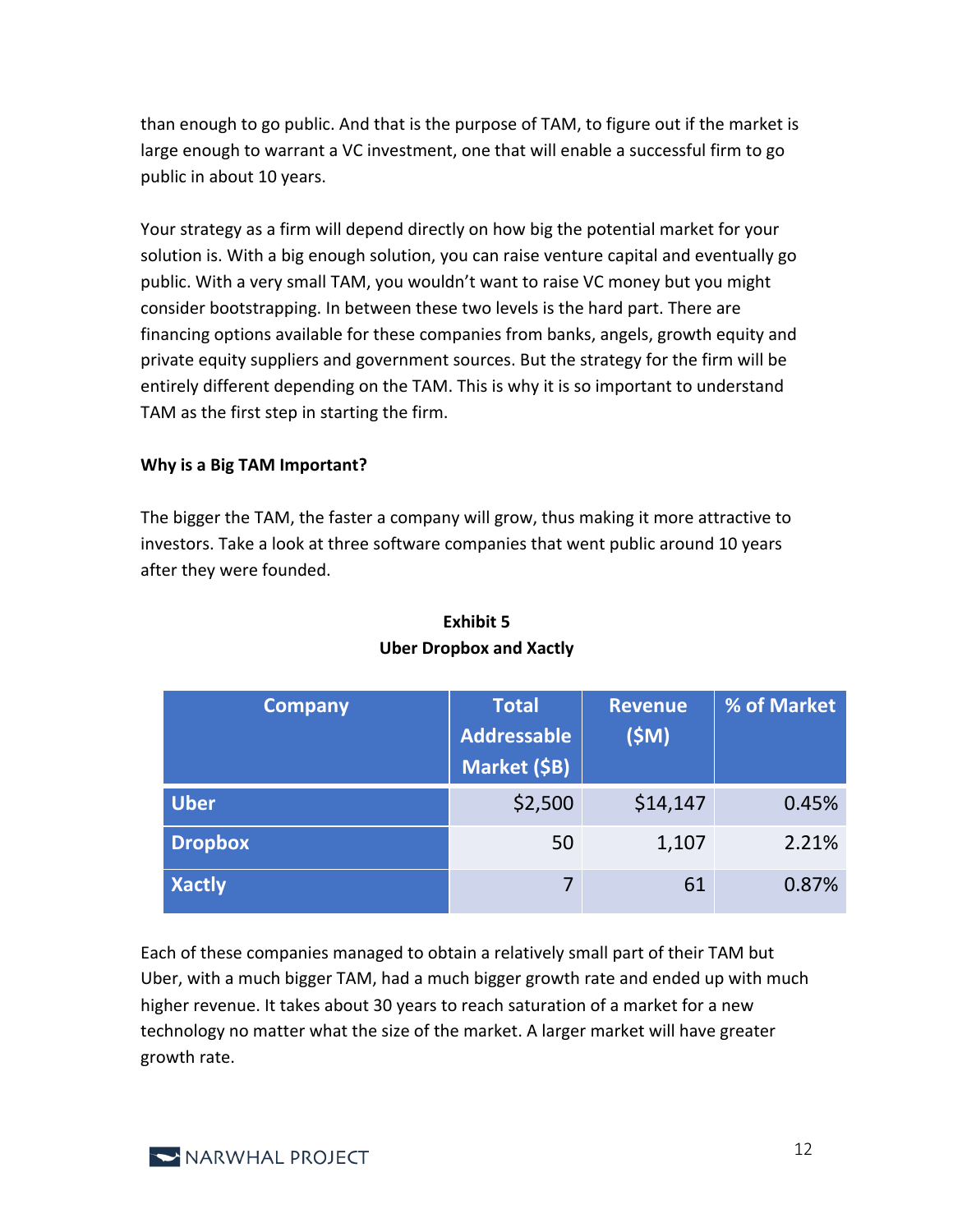#### **Back to our Healthcare Example**

Let's go back and look at the TAM for wrist braces. The global orthopedic braces and supports market size was valued at over USD 4.9 billion in 2018 and is expected to witness a CAGR of 6.4% over the forecast period. This market includes back & hip braces, knee braces, upper extremity braces, lower extremity braces, elbow braces, foot & ankle braces, wrist braces, shoulder braces, and other. The largest market share was for lower extremity braces and knee braces are growing at the fastest rate. While segmented data is not readily available without the purchase of a report, it would be safe to say that the wrist portion of this market does not exceed \$490 million. Furthermore, wrist braces are required for two different conditions, arthritis and carpal tunnel. On this basis the market for wrist braces might be half of that or close to \$250 million. And this is what a firm should show as TAM. We have gone from a PAM of \$1.9 billion to a TAM of \$250 million.

It is important to understand the difference between these two numbers. There are lots of very good reasons why people with carpal tunnel may not decide to use a brace:

- They may not know the brace is an option.
- The problem may not be big enough to warrant a brace.
- A brace may not help them in their situation.
- They may not be able to afford a brace (this may be particularly true in less developed countries.
- They may not want the stigma of having to wear a brace.

There is also a temptation to say that the market is actually larger than \$250 million a year. For instance, it could be claimed that from an economic perspective, companies are losing considerable amount of productivity from downtime for the 31 days that someone is unable to work. 900,000 cases for 31 days at \$150 per day in lost productivity is \$4.2 billion dollars in the US alone. But even though this may be happening, companies aren't buying braces and the amount spent on them is only \$250 million a year. The difference results form the many reasons why a brace is not an appropriate solution. It results form carpal tunnel use cases that do not warrant a brace so using an economic measure to estimate TAM doesn't reflect the specific uses cases that need a brace.

One might also be tempted to say that money could be saved on surgery and prescriptions by using a brace. There are 230,000 carpal tunnel outpatient surgeries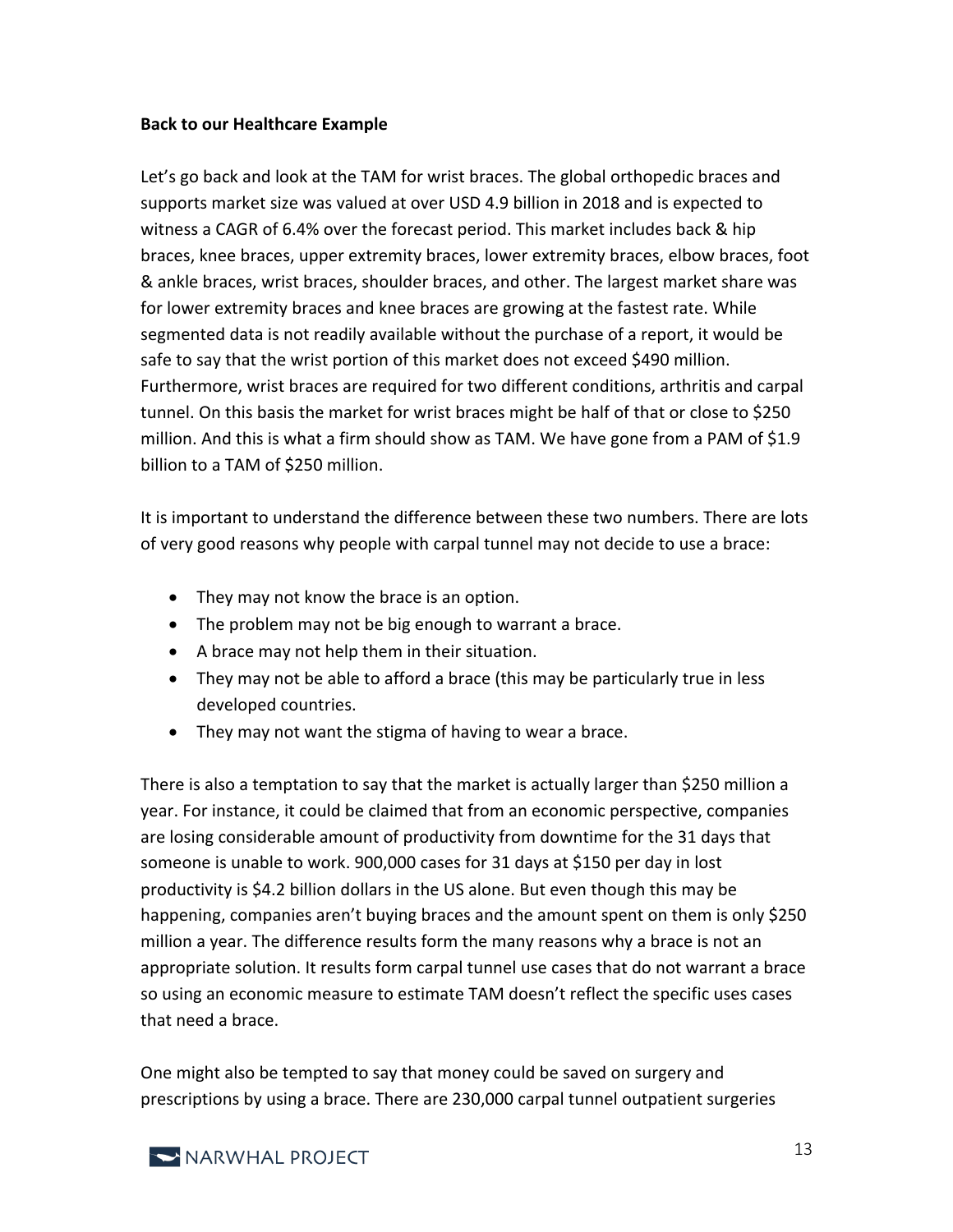performed annually in the United States and if surgery and medications relating to them cost \$10,000 each then someone might try to make a case that TAM is \$2.3 billion in the US. Once again, the issue of use cases applies as not all of these surgeries have a use case that results in the need to purchase a brace.

Fundamentally, a TAM first exists only to the extent that the product you are bringing into the market reduces the expenditure on something else. Secondly one can see growth in the market by a certain percentage annually if the solution presented meet use cases that that are currently not served. However, that is the future and current TAM is only the amount spent right now for substitute products.

#### **Effectively, your TAM is equal to your revenue plus the current revenue of your competition.**

One reason I've gone on with this concept so extensively is that I made this mistake once myself and lived to regret it. At Synamics, in the early days when we were selling interactive voice response systems, we estimated the need for them based upon the number of Nortel switches sold in Canada that had a certain class of software that indicated the presence of a call centre. Unfortunately, what we didn't realize was that this software was included in a pricing bundle for some people who needed the functionality without actually having a call centre. The actual number of call centres we could find in the long run was one tenth of the number of switches with that software option. The second problem in estimation was determining that the market was equal to the number of applicable switches times the price of the IVR solution. We didn't discount for the time required for the diffusion of innovation, and the issue of crossing the chasm. As a result, the market was in reality maybe 1% of what we estimated.

I also ran into this problem in working with a firm that sold asset maintenance management software to mining companies. You could calculate PAM easily by the number of mines multiplied by the annual cost per mine of this software. It was huge. You could also estimate the savings in maintenance and breakdown costs that could accrue from the use of this software and it was huge as well. But what it came down to was that only mines above a certain size needed the software, everyone else used Excel. New clients would purchase if the mine was expanding as economies of scale resulted from the use of the software. But fundamentally, TAM was small and it was very hard to get clients to switch from Excel to their software. They could only really count on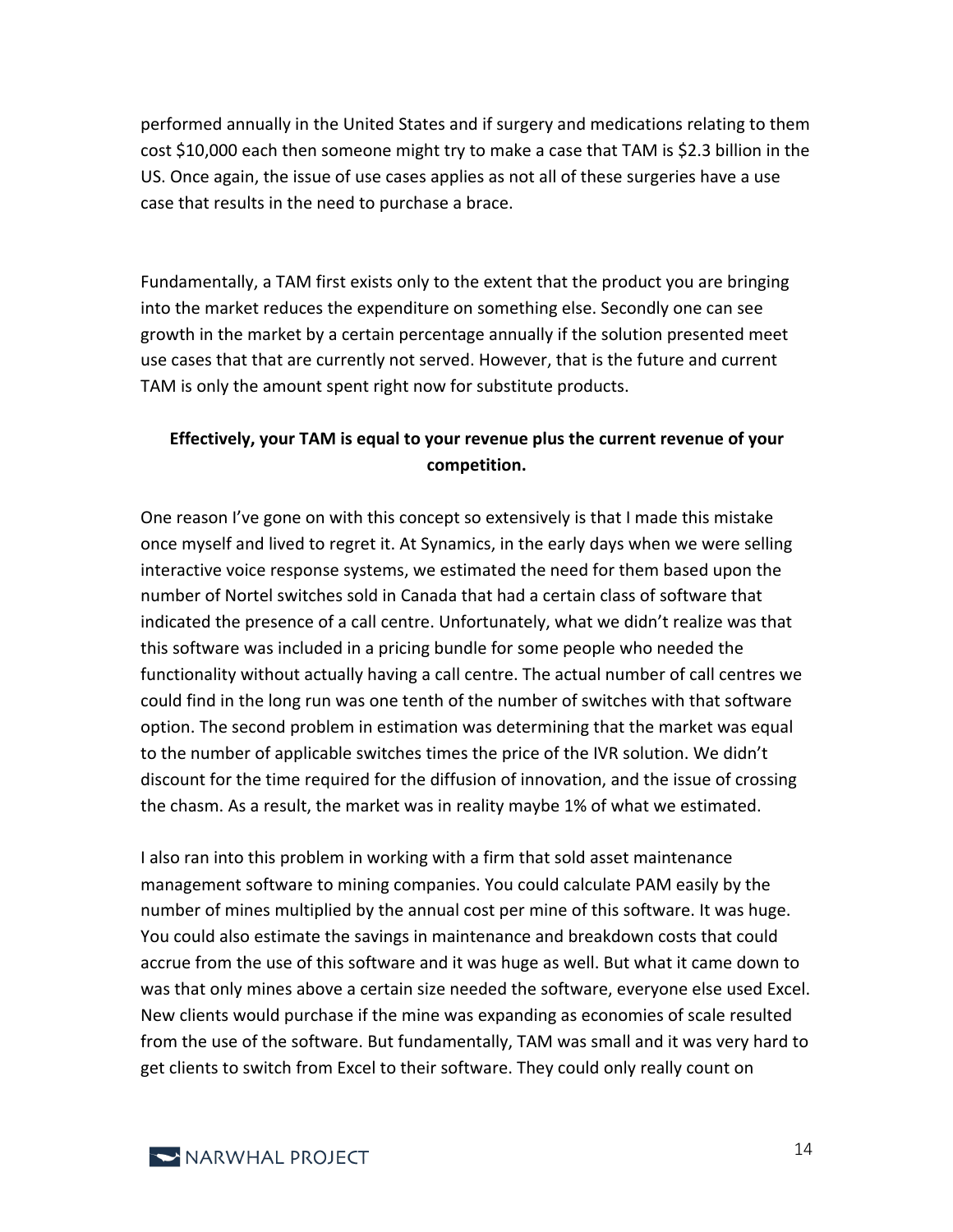revenue from companies switching from another software vendor to them. TAM was limited to the dollar value of annual purchases of exactly this software.

There are three ways to figure out TAM:

- 1. Top Down
- 2. Bottom Up
- 3. Using Value Theory

The third way to estimate TAM is to use Value Theory. It estimates the amount of value that can be added and how a startup will be able to capture that value. As this is a fairly complex way to arrive at TAM and is subject to many guesses, it is better left to companies with a track method of being able to estimate value delivered to actual customers later in a company's life cycle. For that reason, it will not be discussed here. However, we shall go through the other two methods.

#### **Top Down Approach to Measuring TAM**

Using a top down approach, a company claiming a horizontal market potential will claim as their 10-year TAM, the current market increased or decreased by the current growth rate. A company targeting one or more vertical segments of a market should only claim that portion of the total market they are targeting. Amounts for TAM can be obtained from any number of market intelligence vendors and high-level numbers are typically available on the internet. One must be careful in using these numbers to make sure

- 1. That the report is not calculating PAM. A good report will break down the revenue by firm for the top firms in the market.
- 2. That what you are selling lines up directly with what they are measuring. For instance, the TAM for a software product may include a high level of professional services. If you aren't offering those professional services then it would not be appropriate to include it in TAM.

Going back to the CRM example, we know that the current TAM is \$48 billion worldwide and approximately \$15 billion in the US alone. If you are selling a horizontal solution to small businesses then you would have to reduce the current TAM to represent that portion purchased by small businesses. If you have a vertical solution, your TAM would reflect only the vertical for whom you have developed product.

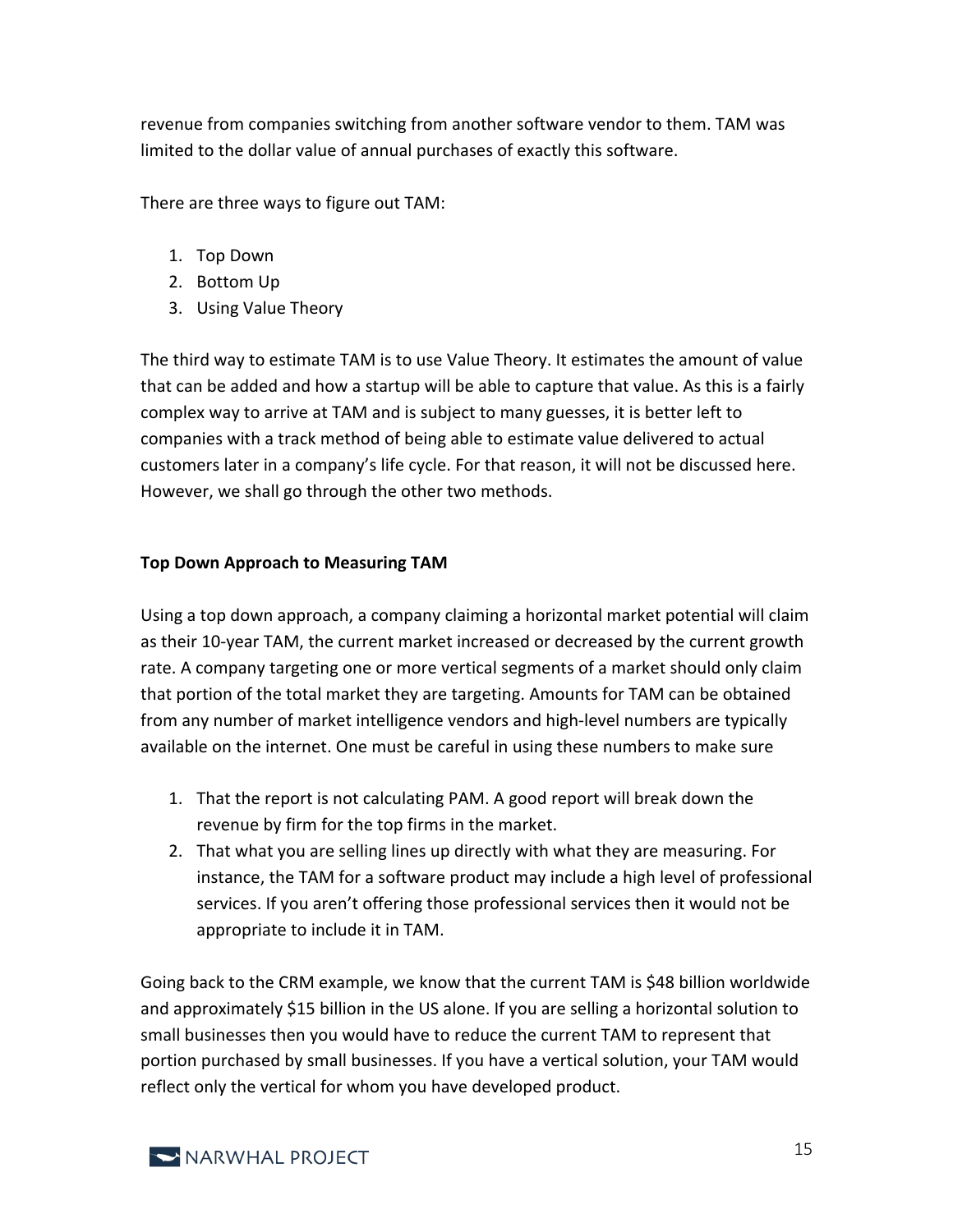#### **Bottom Up Approach to Measuring TAM**

The bottom up approach is preferred but it can result in anomalies, particularly if the company doesn't have a full understanding of its use cases or buyer personas. Let's use CRM again as an example and say that a company is targeting the entire industry in the US. To calculate TAM from PAM, we would adjust the total number of potential buyers by the rate of penetration for that software within different firms.

| <b>Number of</b><br><b>Employees</b> | <b>Potential</b><br><b>Addressable</b><br><b>Market</b> | <b>Penetration</b><br>Rate | <b>Total</b><br><b>Addressable</b><br><b>Market</b> |
|--------------------------------------|---------------------------------------------------------|----------------------------|-----------------------------------------------------|
| $0 - 4$                              | 1,249,353,600                                           | 1%                         | 12,493,536                                          |
| $5-9$                                | 2,195,850,000                                           | 5%                         | 109,792,500                                         |
| 10-100                               | 10,637,287,500                                          | 15%                        | 1,595,593,125                                       |
| 100-1000                             | 25,734,975,000                                          | 25%                        | 6,433,743,750                                       |
| $1000 +$                             | 23,553,000,000                                          | 35%                        | 8,243,550,000                                       |
|                                      |                                                         |                            |                                                     |
|                                      | 63,370,466,100                                          |                            | 16,395,172,911                                      |

#### **Exhibit 6 Total Addressable Market**

A company could find the penetration rate by doing primary market research and calculating the percentage of research respondents who used CRM software. In this example we measured a TAM of \$16 billion using a bottom up approach and \$15 billion using a top down approach. This is about one quarter of the PAM that we measured previously in Exhibit 4.

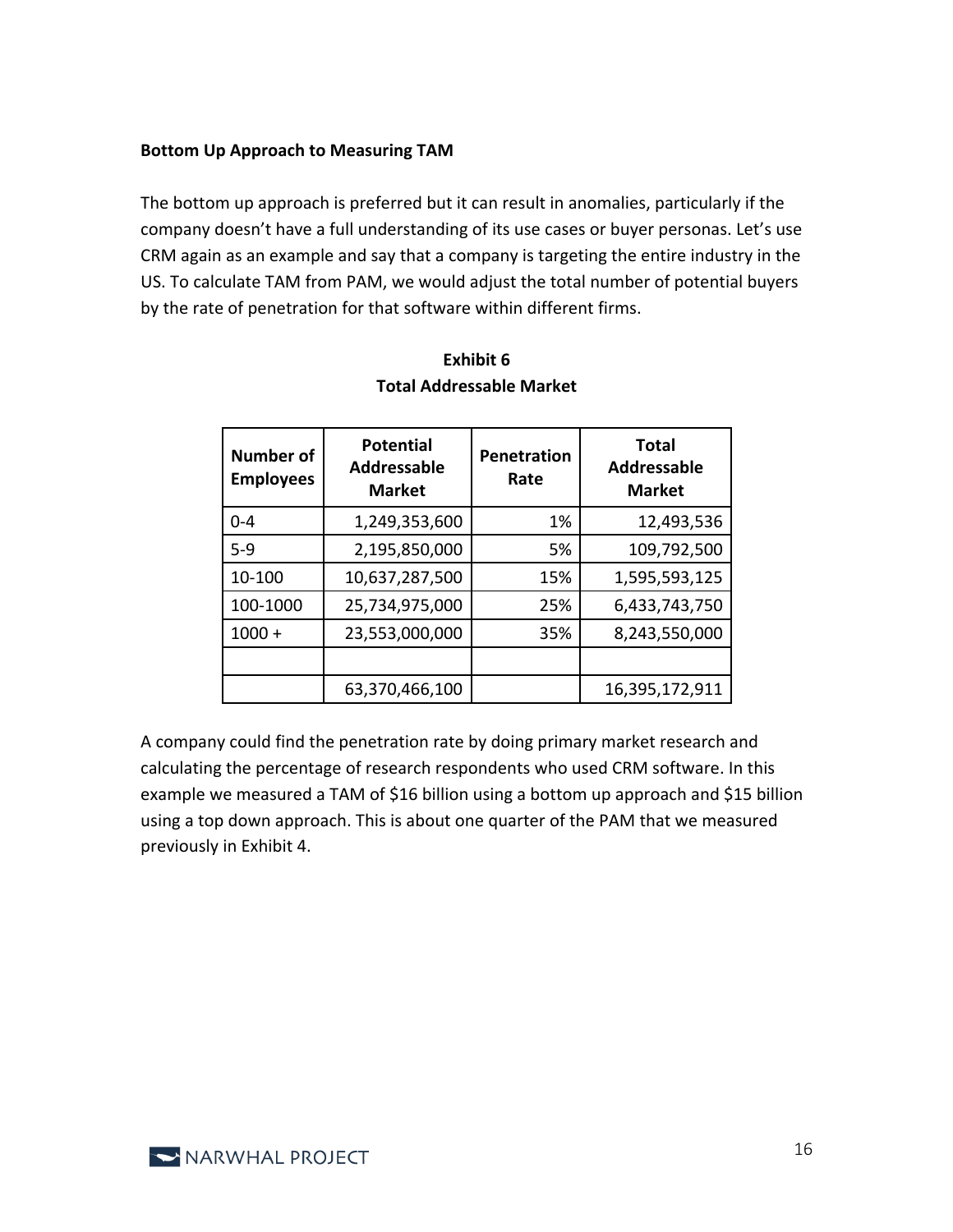## **Service Addressable Market**

The next concept to measure is the Service Addressable Market. SAM is what proportion of the market fits you or the portion you can serve and reach with your business. This means how many can you reach with your sales channels. This might mean a segmentation of the market into verticals as your sales channels are built this way. It could be segmentation of the market by size or by location.

Let's say that you have developed a horizontal CRM application and that your first segmentation exercise has shown that real estate agents represent the best potential initial buyer. All of the data here can be obtained on the net in minutes. Ideally this would be done based upon experience in the market from selling to these companies but it can also be done using market research and calling prospective buyers. One would use the same method as we did to calculate TAM in order to calculate sales to real estate agents. One way to do this would be to do actual market research on the real estate segment.

• One would determine the rate of uptake of the technology overall. According to the net, 5% of firms use no CRM and 72% use manual methods. This is for all firms so that one would expect smaller firms to show even less penetration. This leaves 23% actually needing a CRM solution. Since uptake is higher the bigger the firm, this percentage would be applied differently to each size of firm.

Another approach would be to use secondary market research reports to determine what percentage of CRM sales are to real estate agents.

• Since real estate agents represent 18% of buyers of CRM then this number would be applied to calculate the SAM.

The net result is a healthy SAM of \$2.9 billion annually in the US. Another way to start this is to look at the number of real estate agents in the US.

This illustrates two different approaches to a bottom up analysis. The trick is to do the analysis a number of different ways and then do some market research to figure out which is the most accurate.

**Your SAM is your Initial Market Segment**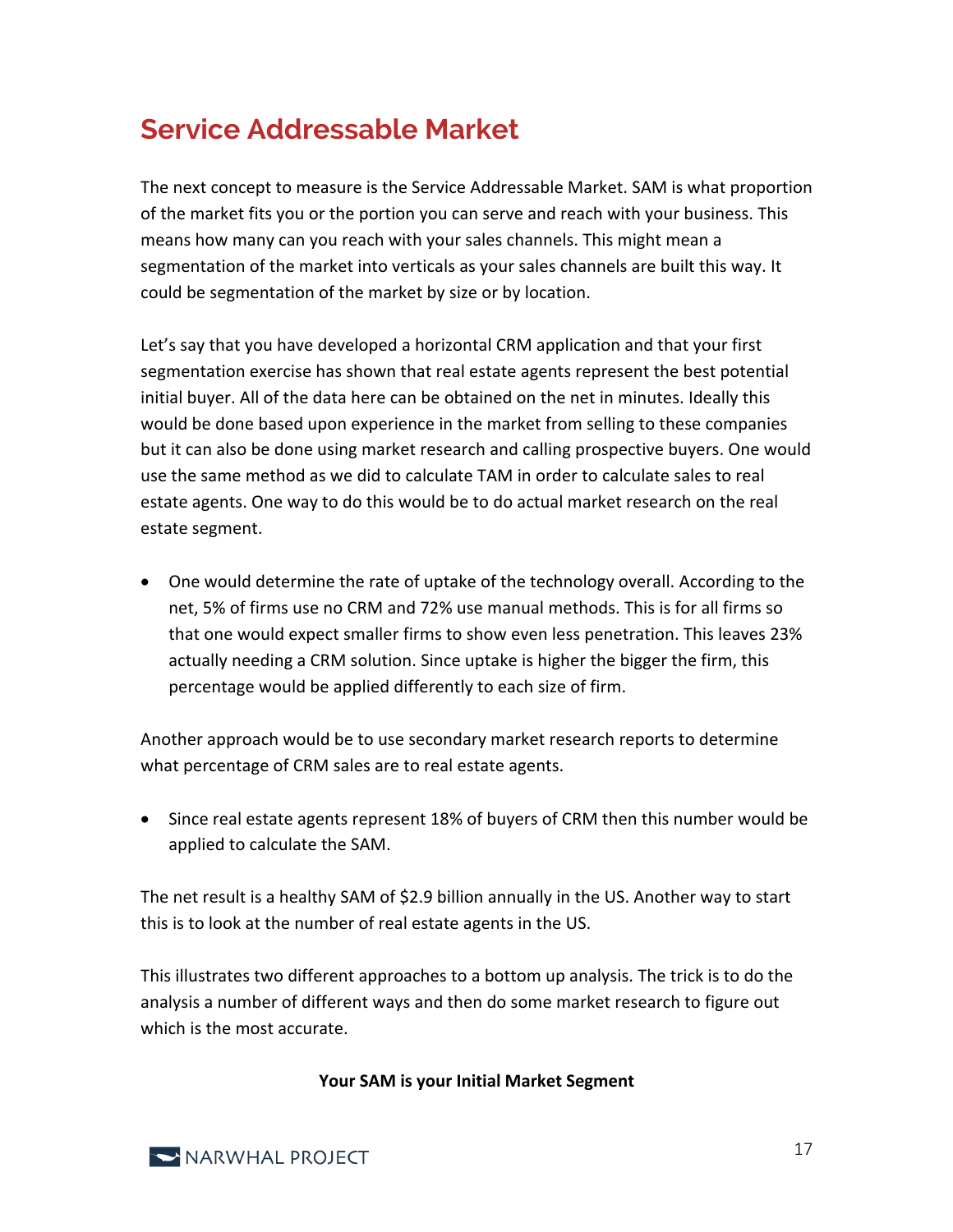## **Service Obtainable Market**

This is your initial target market. Your SOM represents those customers who have use cases or buyer personas that you have established as your initial target market. (This concept is sometimes confused with Share of Market.) For instance, if you are selling CRM software to real estate agents and you are targeting buyers of high-priced houses, then your SOM will be calculated based upon those buyers.

> **SOM is the subset of your SAM that you will realistically get to use your product.**

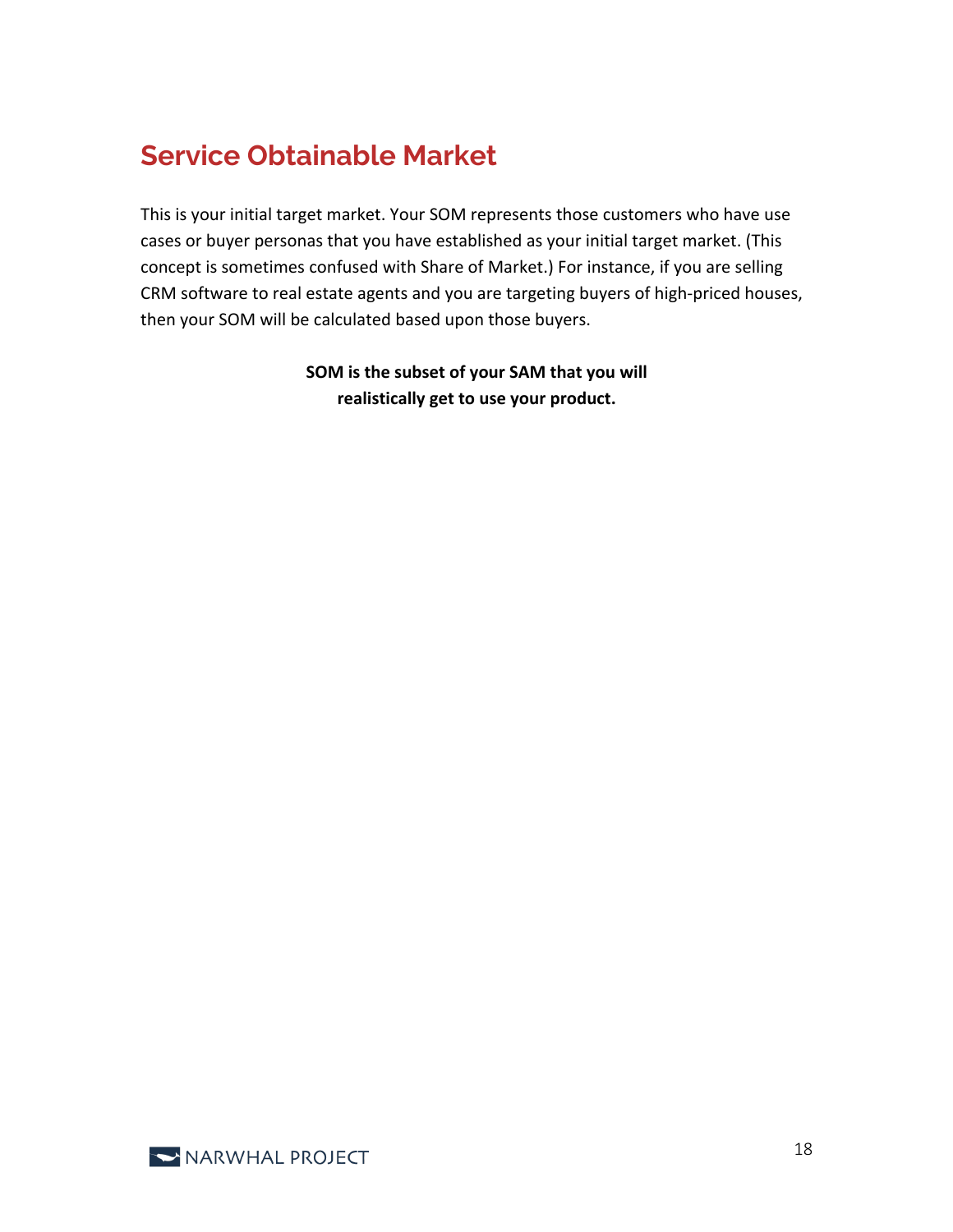## **Putting this into Practice**

Many companies confuse Potential Addressable Market with Total Addressable Market, thinking that their market is larger than it really is. Don't forget that PAM is the number arrived at by multiplying all potential buyers by the amount they could buy. TAM is the amount **actually being spent** now by those buyers and this is the revenue base you will attack and try to displace in building your revenue. This is important because the average firm only manages to get revenue equal to .75% of TAM when they go public. Companies that think Pam is TAM will often end up entering markets that won't support the growth necessary for success later on or even start businesses where there is actually no current market.

The first thing a startup needs to do is to figure out how big the potential for their solution is. Figuring this out will enable them to pick a path to commercialization that involves or doesn't involve funders of different types. If they want to create a Unicorn, it will give guidance on increasing the scope of their solution to be able to have a TAM big enough to support just such a mythical beast. Using the techniques shown here and continually calculating TAM as the company matures will enable the firm to guide its growth and decisions about market penetration. The following is a eight-step process that is aligned with the steps outlined previously:

- 1. Calculate PEV in terms of economic cost by defining the economic cost to the market you are in.
- 2. Determine a Value Based PAM by defining the total value you could potentially produce annually.
- 3. Separate annual from lifetime PAM if you have a product that is purchased and paid for once but used for multiple years by calculating PAM on an annual, not a lifetime basis.
- 4. Finally calculate PAM as the total sales that could be made to all potential purchases in your market.
- 5. Obtain some market research reports and calculate TAM top down for your firm.

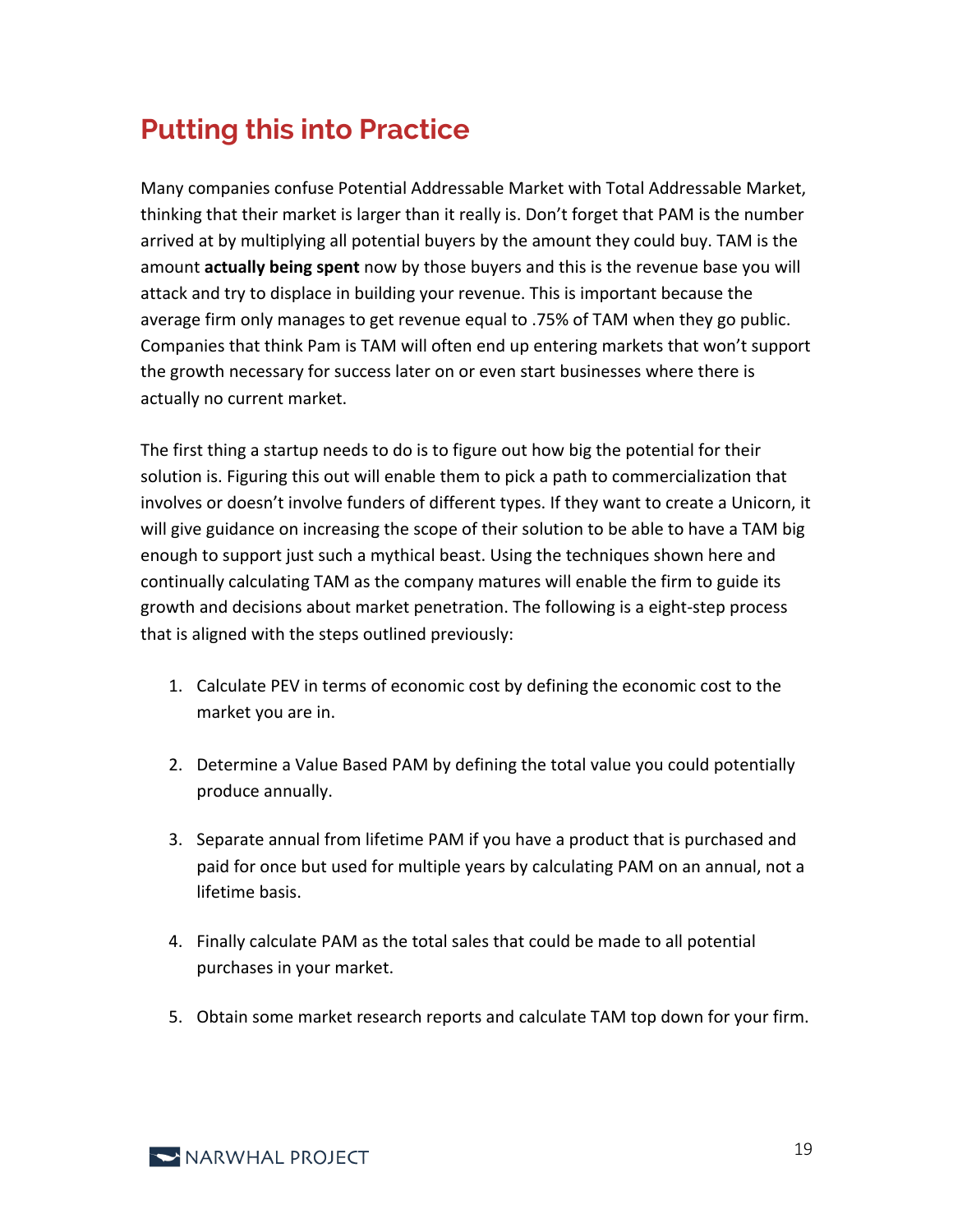- 6. Do some market research to determine current spending by your target market and use that to calculate the Total Addressable Market on a bottom up basis for your firm.
- 7. Do some more market research to determine current spending by the segment of the target market you can service and use that to calculate the Service Addressable Market for your firm.
- 8. Do some market research or obtain some secondary data to determine SOM.